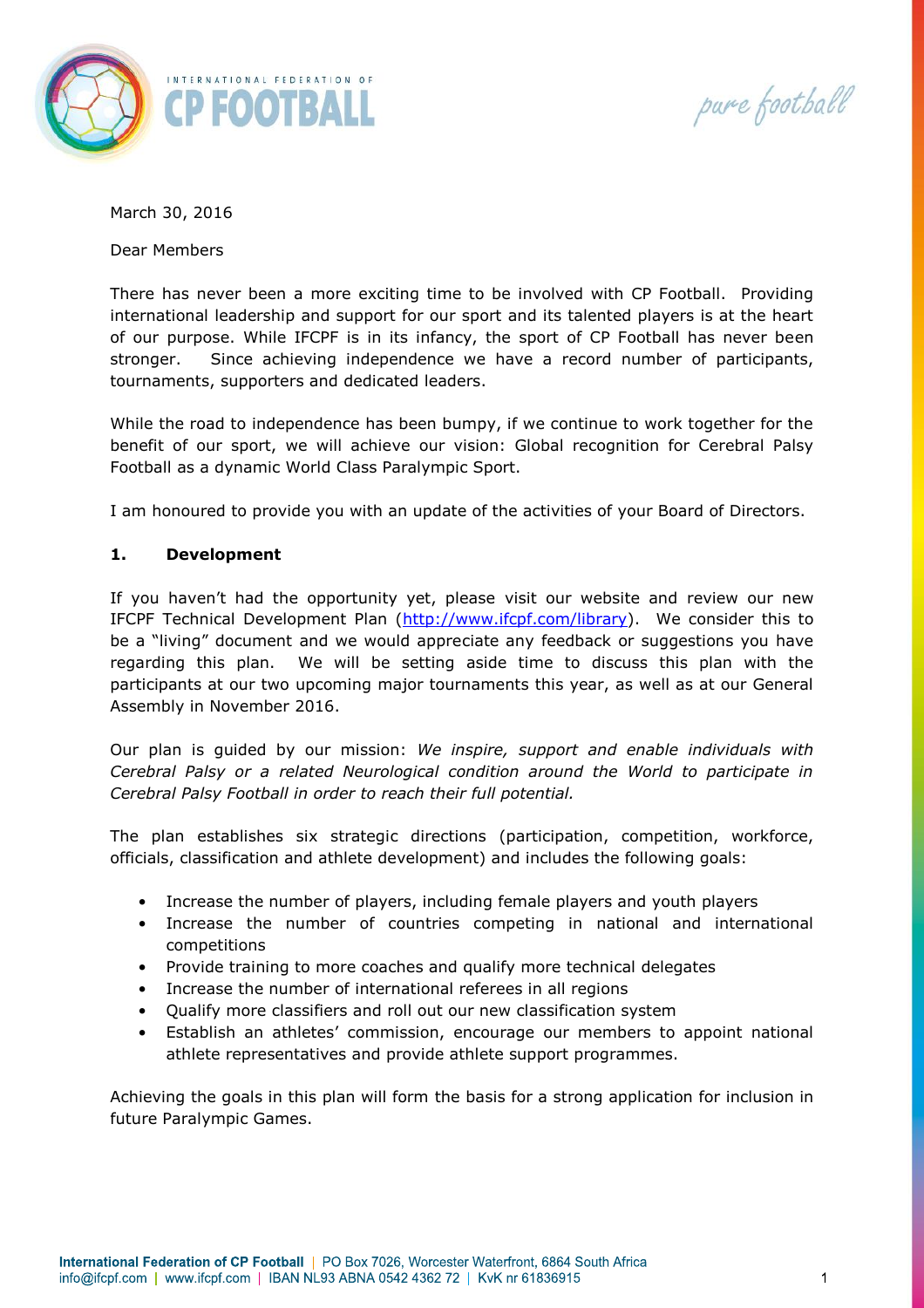# **2. Tournaments**

Tom Langen has been working to complete our tournament schedule which now includes U-19, regional, and world events. You will see that there are increased opportunities to compete for our younger players as well as our developing countries. In addition, we continue to provide opportunities for our strongest nations to compete.

During a board meeting in Kuala Lumpur we decided to change the name of the 2017 IFCPF Intercontinental Cup to 2017 IFCPF World Championships. This name change reflects feedback received from a number of member nations requesting the inclusion of "world" in our tournaments in order to improve opportunities for funding. The name change also reflects the significance of the tournament.

Consequently, the name of the 2016 IFCPF Qualification Tournament for the Intercontinental Cup in Denmark will be changed to 2016 IFCPF World Championships Qualification Tournament.

We also decided to host two world events in every quadrennial: IFCPF World Championships and IFCPF World Cup. The 2017 IFCPF World Championships will have a more regional representation. The 2019 IFCPF World Cup will focus on the top 16 nations in the world and therefore the qualification pathway for this tournament will be different. Details regarding qualification criteria will be provided when the tournaments are announced. We urge you to consider bidding on one of these important events.

In 2020 our top nations can look forward to the IFCPF World Top 8 tournament. Details regarding this tournament will be announced at a later date.

# **3. IFCPF World Championships 2017 – Argentina**

We are very pleased to announce that Argentina has been awarded the IFCPF World Championships 2017. Congratulations to Argentina, we are excited to see this major tournament being held in South America where there has been significant growth in CP Football in recent years.

### **4. General Assembly**

IFCPF's General Assembly will be held from November 9 – 13, 2016 in Sant Cugat, Spain. Many of you will be familiar with this location because CPISRA's 2014 General Assembly was hosted in Sant Cugat. We look forward to this significant event – our first ever General Assembly - and we hope to see all of you there.

### **5. Board meeting in Kuala Lumpur**

We held a very productive meeting with NPC Malaysia, the newly formed Malaysian CP Football Association and a local football club which includes athletes with cerebral palsy as part of their program. We discussed a variety of choices regarding the structure of their organizations and encouraged each of them to continue to work together to grow the sport of CP Football in Malaysia.